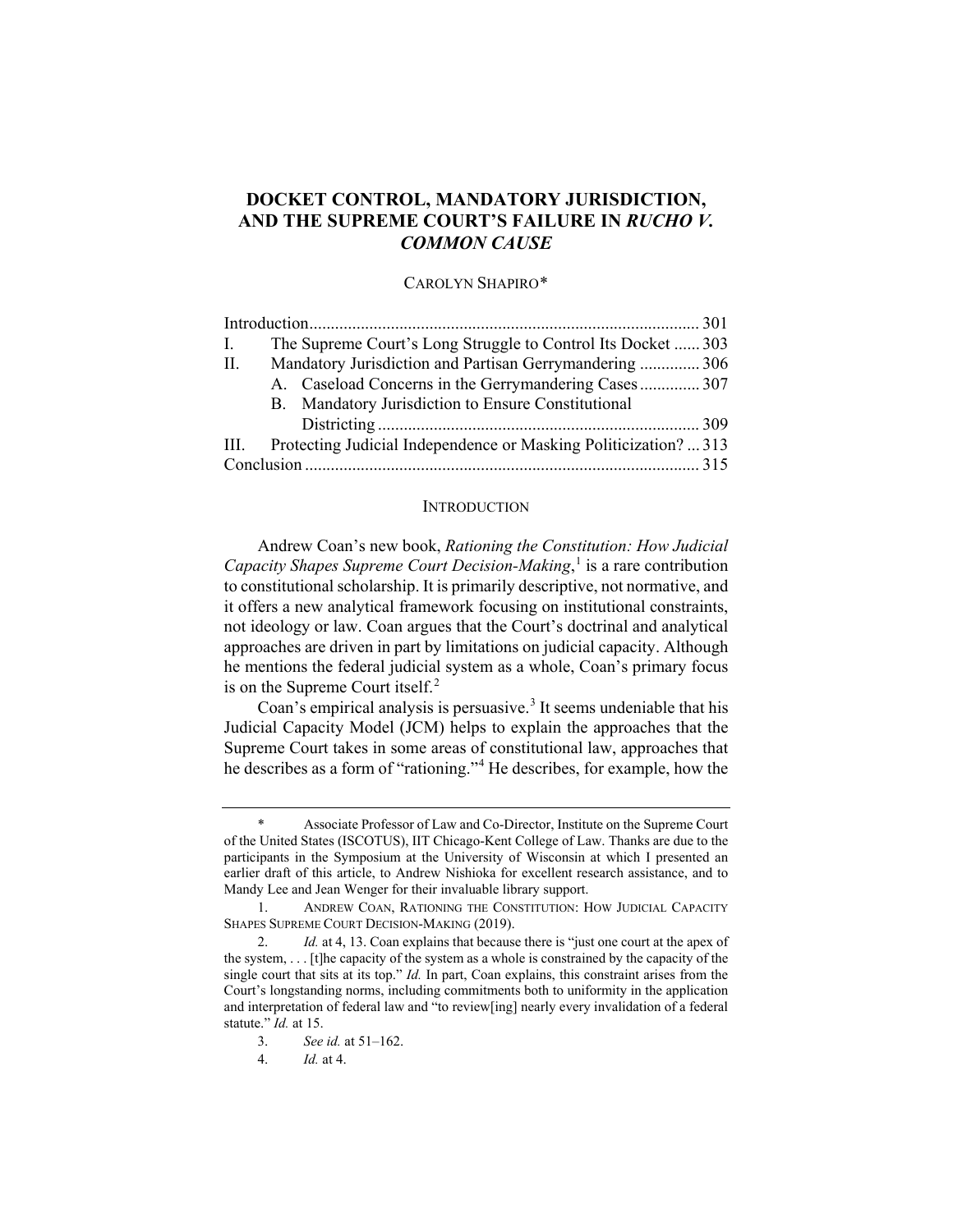Court's deference to other government actors in some doctrinal areas discourages litigation and thereby reduces caseloads,<sup>[5](#page-1-0)</sup> and how its preference for "clear categorical rules" in certain areas of law "reduces uncertainty and thereby encourages greater voluntary compliance and settlement outside of court."<sup>[6](#page-1-1)</sup> And he persuasively identifies the types of subjects most susceptible to rationing—"high-stakes domains," in which the Court will not tolerate disuniformity, and "high-volume domains," which have the potential to generate more litigation than the Court can handle. $<sup>7</sup>$  $<sup>7</sup>$  $<sup>7</sup>$ </sup>

In this Essay, I build on and complicate Coan's account. Coan begins his analysis with the New Deal (although he also acknowledges the significance of 1925, a key year for changes in the Court's jurisdiction, as I will discuss).<sup>[8](#page-1-3)</sup> Here, I offer a deeper historical understanding of why and how the Court has attempted to manage its caseload, including when it has successfully appealed to Congress to address its concerns. This historical discussion, with its emphasis on the congressional role, suggests a normative critique of the Court's use of JCM, at least in those few areas of law, such as constitutional challenges to congressional and legislative districts, in which Congress has maintained the Court's mandatory appellate jurisdiction. More specifically, I argue that the Court's recent decision in *Rucho v. Common Cause, Inc.*, [9](#page-1-4) holding partisan gerrymandering nonjusticiable, was wrongly decided in part because in that case, the Court flouted an explicit and carefully considered congressional determination about the Supreme Court's mandatory jurisdiction.

This Essay proceeds as follows. Part I outlines the history of Supreme Court caseloads and how the Court and Congress alike have responded when the Court's caseloads have become too burdensome. Part II turns first to the recent partisan gerrymandering cases, noting the caseloadrelated concerns articulated by some Justices during the oral argument. This Part then charts the history of Congress's decision to maintain the Court's mandatory jurisdiction in constitutional challenges to redistricting and argues that this history renders caseload considerations inappropriate in the partisan gerrymandering cases. Finally, Part III returns to Coan's book, discussing his understanding of judicial independence and arguing that it is both underinclusive and impossible to evaluate without a normative frame.

<sup>5.</sup> *Id.* at 3.

<span id="page-1-4"></span><span id="page-1-3"></span><span id="page-1-2"></span><span id="page-1-1"></span><span id="page-1-0"></span><sup>6.</sup> *Id.* at 23 (emphasis omitted). *See also id.* at 165–66 (detailing both mechanisms).

<sup>7.</sup> *Id.* at 25–30.

<sup>8.</sup> *Id*. at 37.

<sup>9.</sup> 139 S. Ct. 2484 (2019).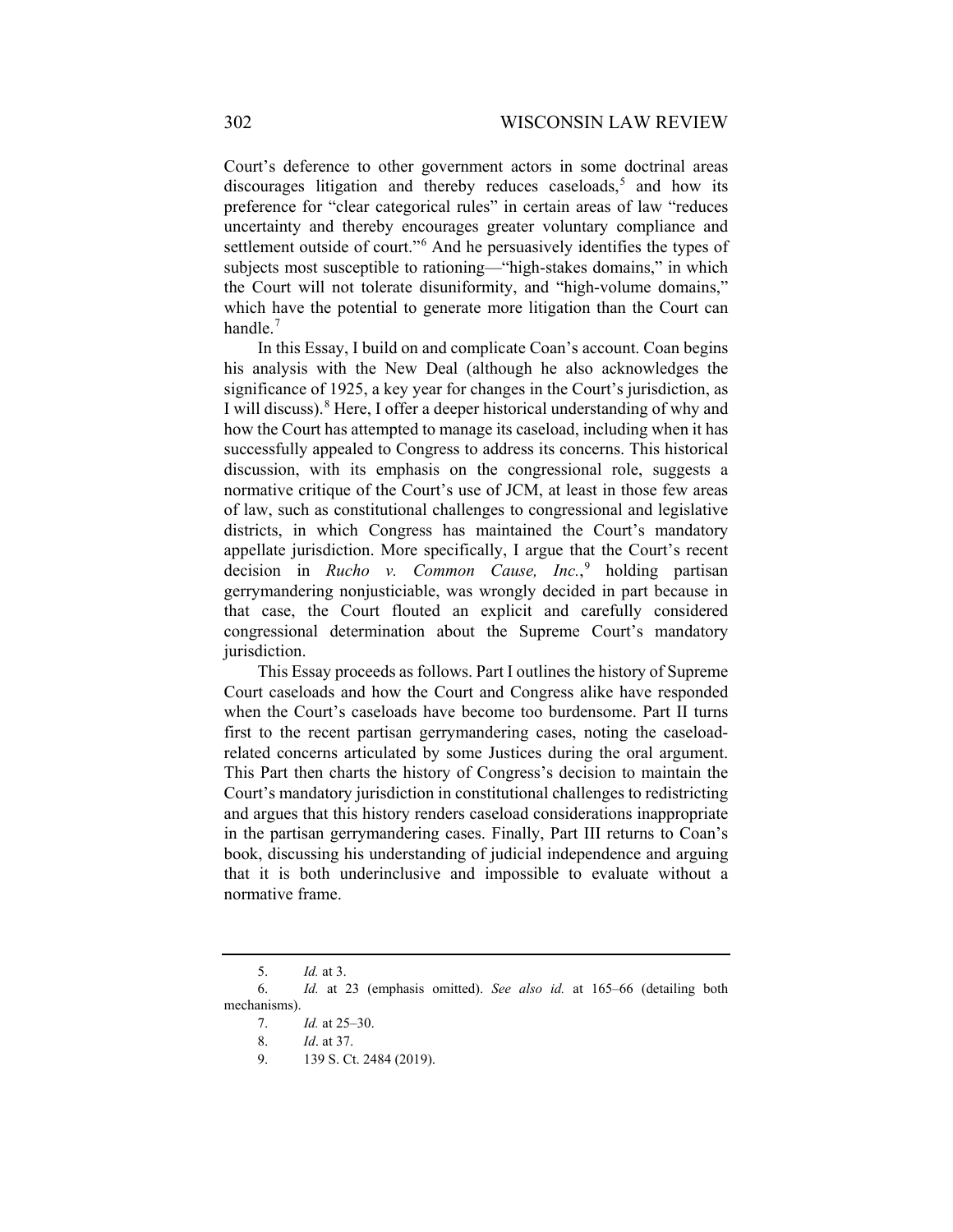# <span id="page-2-0"></span>I. THE SUPREME COURT'S LONG STRUGGLE TO CONTROL ITS DOCKET

The Judiciary Act of 1789 was the first bill introduced in the Senate in the first Congress.<sup>[10](#page-2-3)</sup> The Act provided for a Supreme Court of six justices. It also established district courts and circuit courts, but those courts operated differently from the courts with those names today. Notably, both sets of courts had primarily original, not appellate, jurisdiction, with each responsible for different types of cases.<sup>[11](#page-2-4)</sup> Most appeals went directly to the Supreme Court, which had no choice but to hear them.<sup>[12](#page-2-5)</sup>

<span id="page-2-1"></span>Such mandatory appellate jurisdiction was likely a default rather than a carefully evaluated decision. The form of appeal Congress adopted, a writ of error, "was deeply rooted in the English common law jurisprudence."<sup>[13](#page-2-6)</sup> At the time, there was no particular reason to consider a different mechanism.<sup>[14](#page-2-7)</sup>

<span id="page-2-12"></span><span id="page-2-2"></span>At first, the system worked well. Between 1790 and 1795, the Court considered only about twenty-five cases.<sup>[15](#page-2-8)</sup> But caseloads expanded with the country. By 1850, the Court had 253 cases pending, and by 1890, there were 1,8[16](#page-2-9) pending cases.<sup>16</sup> Cases took three years to be heard.<sup>[17](#page-2-10)</sup>

<span id="page-2-11"></span>The Court's response to this flood of litigation is consistent with Coan's argument that caseload pressures influence how the Court decides

<span id="page-2-5"></span>12. The Judiciary Act did not provide for appellate jurisdiction over every case, but in cases where it did, the Court had to decide the appeals absent a jurisdictional defect. Boskey & Gressman, *supra* not[e 10,](#page-2-0) at 82.

13. *Id.*

<span id="page-2-7"></span><span id="page-2-6"></span>14. John M. Simpson, *Turning Over the Reins: The Abolition of the Mandatory Jurisdiction of the Supreme Court*, 6 HASTINGS CONST. L.Q. 297, 302–03 (1978) (describing this history).

17. FRANKFURTER & LANDIS, *supra* not[e 11,](#page-2-1) at 257.

<span id="page-2-3"></span><sup>10.</sup> Judiciary Act of 1789, ch. 20, 1 Stat. 73, (1789); Charles Warren, *New Light on the History of the Federal Judiciary Act of 1789*, 37 HARV. L. REV. 49, 49 (1923); Bennett Boskey & Eugene Gressman, *The Supreme Court Bids Farewell to Mandatory Appeals*, 121 F.R.D. 81, 81 (1989).

<span id="page-2-4"></span><sup>11.</sup> FELIX FRANKFURTER & JAMES M. LANDIS, THE BUSINESS OF THE SUPREME COURT: A STUDY IN THE FEDERAL JUDICIAL SYSTEM 11–13 (1927). Some district court cases were appealed to the circuit courts. *Id.* at 12 (citing Judiciary Act of 1789, ch. 20, §§ 21–22, 1 Stat. 73, 83–84 (1789)).

<span id="page-2-8"></span><sup>15.</sup> Carolyn Shapiro, *The Limits of the Olympian Court: Common Law Judging Versus Error Correction in the Supreme Court*, 63 WASH & LEE L. REV. 271, 275–76 (2006) [hereinafter Shapiro, *Olympian Court*] (citing ALBERT P. BLAUSTEIN & ROY M. MERSKY, THE FIRST ONE HUNDRED JUSTICES: STATISTICAL STUDIES ON THE SUPREME COURT OF THE UNITED STATES 137 tbl.9 (1978) (listing the number of opinions per Court term)).

<span id="page-2-10"></span><span id="page-2-9"></span><sup>16.</sup> FRANKFURTER & LANDIS, *supra* note [11,](#page-2-1) at 60; *see also* Shapiro, *Olympian Court*, *supra* not[e 15,](#page-2-2) at 275–76 (describing this history); Carolyn Shapiro, *A "Progressive Contraction of Jurisdiction": The Making of the Modern Supreme Court*, *in* THEN & NOW: STORIES OF LAW AND PROGRESS 80 (Lori Andrews & Sarah Harding eds., 2013) [hereinafter Shapiro, *Progressive Contraction*] (same).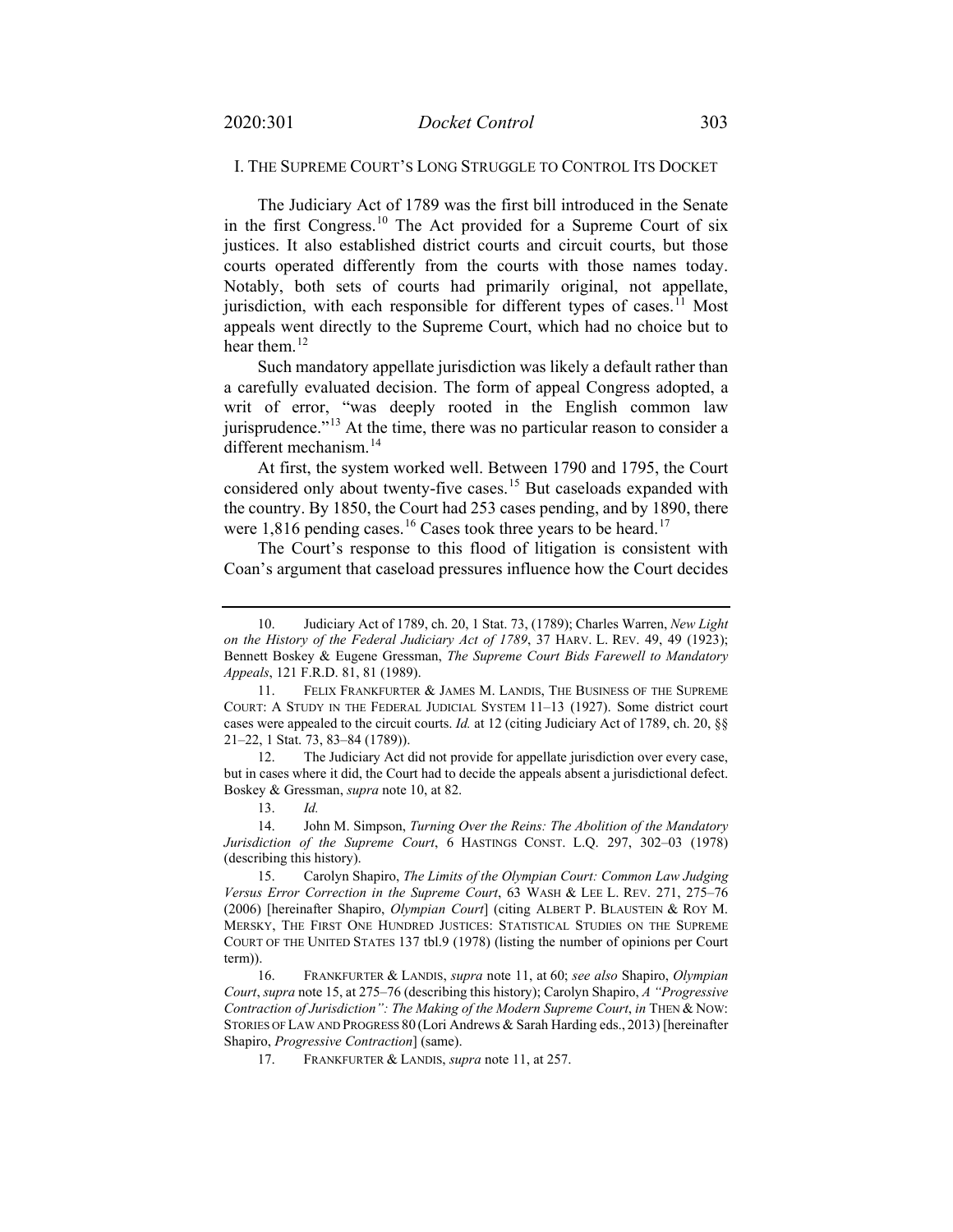cases.[18](#page-3-0) Similar to the deference that he describes the Court offering the executive branch as a way to stem a tide of cases it would otherwise feel obligated to hear, $19$  the nineteenth century Court explicitly adopted deferential standards of review of lower court decisions. In 1865, for example, it affirmed a lower court judgment due to "ample testimony to support the decision"<sup>[20](#page-3-2)</sup>—a standard that echoes today's "substantial evidence" or "clear error" standards for agency or lower-court factfinding.<sup>[21](#page-3-3)</sup> And it explicitly warned that "in such cases, parties should not appeal to this court with any expectation that we will reverse the decision of the courts below."[22](#page-3-4)

But the Justices did not rely solely on such jurisprudential techniques to manage their caseload. They also wanted Congress to act. By the late 1880s, the Justices were speaking out "to enlist public opinion to secure [c]ongressional action."<sup>[23](#page-3-5)</sup> In 1891, Congress passed the Evarts Act,<sup>[24](#page-3-6)</sup> which gave the Supreme Court discretion over whether to hear appeals in certain types of cases through the writ of certiorari.<sup>[25](#page-3-7)</sup> There was an immediate, "decisive" reduction in the Court's caseload. $^{26}$  $^{26}$  $^{26}$ 

The Evarts Act did not extend discretionary jurisdiction to most cases, however, and the Supreme Court's caseload swelled again. Between 1891 and 1920, Congress repeatedly eliminated the Court's mandatory jurisdiction over cases deemed unlikely to present issues of national significance.<sup>[27](#page-3-9)</sup> And in 1925, Congress dramatically expanded the Court's

<span id="page-3-7"></span>25. Evarts Act (Circuit Court of Appeals Act), ch. 517, §§ 6–7, 26 Stat. 826, 827–28 (1891). *See also* Shapiro, *Olympian Court, supra* note [15,](#page-2-2) at 276 n.11 (discussing Evarts Act). The Evarts Act also created intermediate federal appeals courts, hoping that a mandatory appeal at the intermediate level would make parties less likely to go to the Supreme Court. *See id.*; Shapiro, *Progressive Contraction*, *supra* note [16,](#page-2-11) at 83.

<sup>18.</sup> *See generally* COAN, *supra* not[e 1.](#page-0-5)

<span id="page-3-1"></span><span id="page-3-0"></span><sup>19.</sup> *Id.* at 91–99. The parallels are apparent, but the situations are not identical. Coan describes a Court that today feels obligated to hear certain types of cases, such as cases that strike down a federal law, but that obligation arises primarily from judicial norms, not from statutory mandate. *Id.*

<sup>20.</sup> *Newell v. Norton*, 70 U.S. (1 Wall.) 257, 267 (1865).

<span id="page-3-3"></span><span id="page-3-2"></span><sup>21.</sup> *Biestek v. Berryhill*, 139 S. Ct. 1148, 1154 (2019) (explaining substantial evidence standard); *Dep't of Commerce v. New York*, 139 S. Ct. 2551, 2565 (2019) (applying clearly erroneous standard); FED. R. CIV. P. 52(a)(6) (articulating clearly erroneous standard).

<sup>22.</sup> *Newell*, 70 U.S. at 267–68.

<sup>23.</sup> FRANKFURTER & LANDIS, *supra* not[e 11,](#page-2-1) at 97 (citations omitted).

<span id="page-3-6"></span><span id="page-3-5"></span><span id="page-3-4"></span><sup>24.</sup> Evarts Act (Circuit Court of Appeals Act), ch. 517, 26 Stat. 826 (1891). The statute was also known as the Circuit Court of Appeals Act. *Id.* Congress had been considering reforms to the judicial system, including to the Supreme Court, since after the Civil War. FRANKFURTER & LANDIS, *supra* not[e 11,](#page-2-1) at 60–97.

<sup>26.</sup> FRANKFURTER & LANDIS, *supra* not[e 11,](#page-2-1) at 102.

<span id="page-3-9"></span><span id="page-3-8"></span><sup>27.</sup> *See id.* at 103–45, 187–216. One of these measures, for example, a restriction on mandatory jurisdiction in cases arising under the Federal Employers' Liability Act, "is generally attributed to Mr. Justice McReynolds . . . ." *Id.* at 214.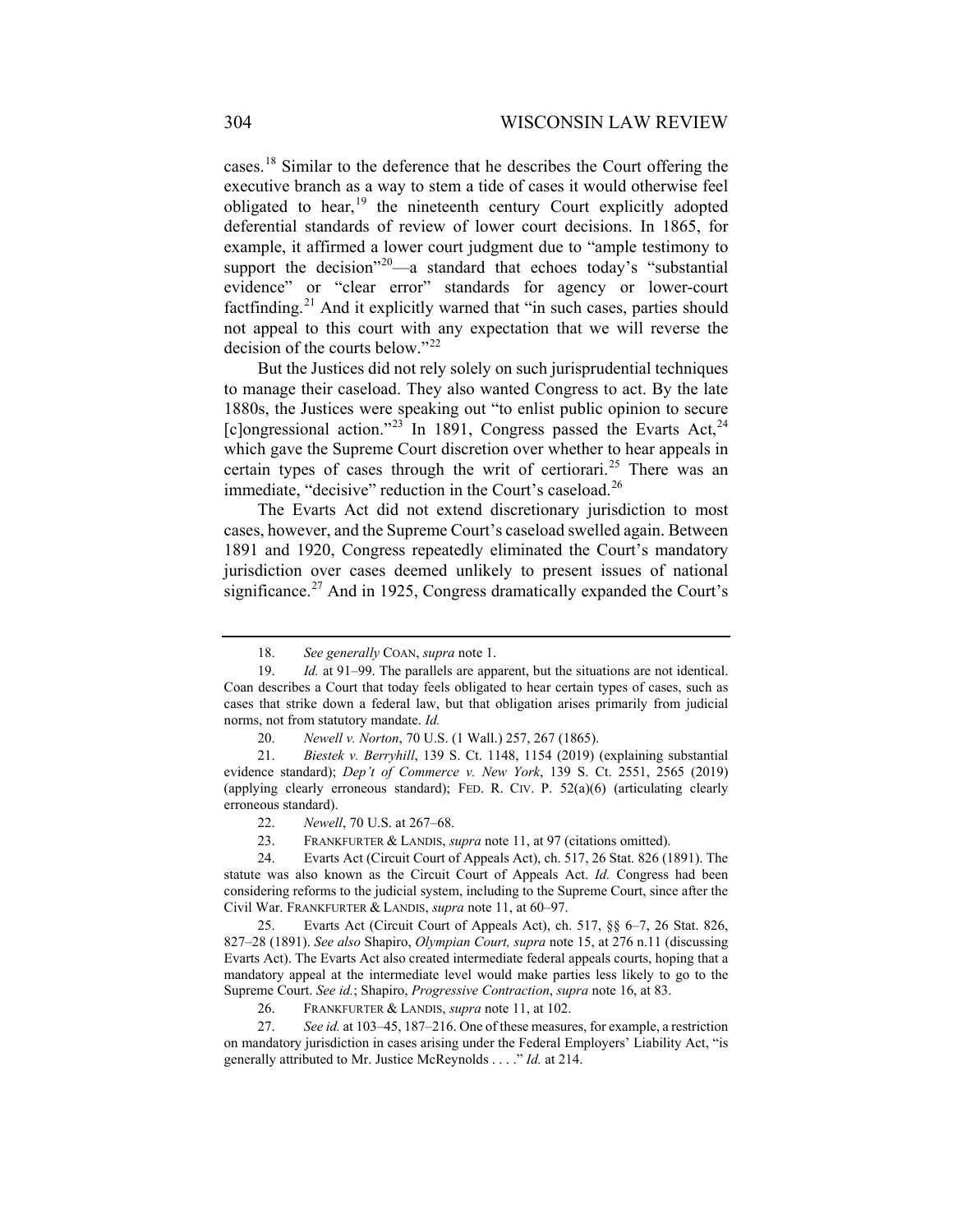discretionary certiorari jurisdiction in the Judges Act, so-called because it was strongly promoted by the Justices themselves.<sup>[28](#page-4-0)</sup> In other words, when faced with jurisdictional requirements that led to an unmanageable caseload, the Court repeatedly asked Congress for help.

The same pattern recurred in the 1970s and 1980s. By the early 1970s, the Court was issuing about 150 plenary decisions a year.<sup>[29](#page-4-1)</sup> That number held steady: between 1971 and 1988, not including summary affirmances, the Court heard and decided an average of  $147$  cases a year.<sup>[30](#page-4-2)</sup> This caseload was seen as unmanageable by the Justices and courtwatchers alike, and it became a subject of public focus.<sup>[31](#page-4-3)</sup> Again, the Court used the tools it had at its own disposal to manage its caseload. For example, the Court regularly summarily affirmed cases that came to it under its mandatory jurisdiction.<sup>[32](#page-4-4)</sup> Summary affirmances required no oral argument and no briefing beyond the initial papers—and they also required no opinions by the Justices.[33](#page-4-5)

And Congress also took action again, significantly reducing the Court's mandatory jurisdiction. One source of mandatory appeals had been created with the 1903 Expediting Act.<sup>[34](#page-4-6)</sup> Under that law, certain types of cases were heard first by a three-judge district court and then were appealed directly to the Supreme Court as of right. Over time, Congress had subjected more types of cases to this procedure.<sup>[35](#page-4-7)</sup> In the 1970s, Congress reversed course and eliminated the three-judge district court/mandatory appeal mechanism for a variety of different types of cases, including most cases seeking injunctive relief against the enforcement of state or federal statutes.<sup>[36](#page-4-8)</sup> And in 1988, again at the Court's

<sup>28.</sup> Boskey & Gressman, *supra* not[e 10,](#page-2-0) at 85–86.

<span id="page-4-1"></span><span id="page-4-0"></span><sup>29.</sup> Arthur D. Hellman, *The Business of the Supreme Court Under the Judiciary Act of 1925: The Plenary Docket in the 1970's*, 91 HARV. L. REV. 1711, 1728 (1978).

<span id="page-4-2"></span><sup>30.</sup> Arthur D. Hellman, *The Shrunken Docket of the Rehnquist Court*, 1996 SUP. CT. REV.  $403$ ,  $403 \& n.3$ . The Court was also receiving more than 4,000 petitions for certiorari annually, along with about 1,000 other case filings. *See* Boskey & Gressman, *supra* not[e 10,](#page-2-0) at 87.

<span id="page-4-3"></span><sup>31.</sup> *See* Shapiro, *Olympian Court*, *supra* note [15,](#page-2-2) at 276–77 (citations omitted); Simpson, *supra* note [14,](#page-2-12) at 298–99 n.7 (detailing public discussion of and attention to the problem of the Supreme Court's caseload).

<sup>32.</sup> Boskey & Gressman, *supra* not[e 10,](#page-2-0) at 92.

<span id="page-4-5"></span><span id="page-4-4"></span><sup>33.</sup> These summary affirmances created their own problems, notably by raising questions about their precedential authority in the absence of the Court's full deliberation. Boskey & Gressman, *supra* not[e 10,](#page-2-0) at 92–93.

<span id="page-4-6"></span><sup>34.</sup> Expediting Act (Trusts and Interstate Commerce), ch. 544, 32 Stat. 823 (1903).

<span id="page-4-8"></span><span id="page-4-7"></span><sup>35.</sup> *See* Expediting Act (Trusts and Interstate Commerce), ch. 544, § 1, 32 Stat. 823 (1903); Boskey & Gressman, *supra* note [10,](#page-2-0) at 89 (discussing such statutes).

<sup>36.</sup> Boskey & Gressman, *supra* not[e 10,](#page-2-0) at 89–90 (listing statutes).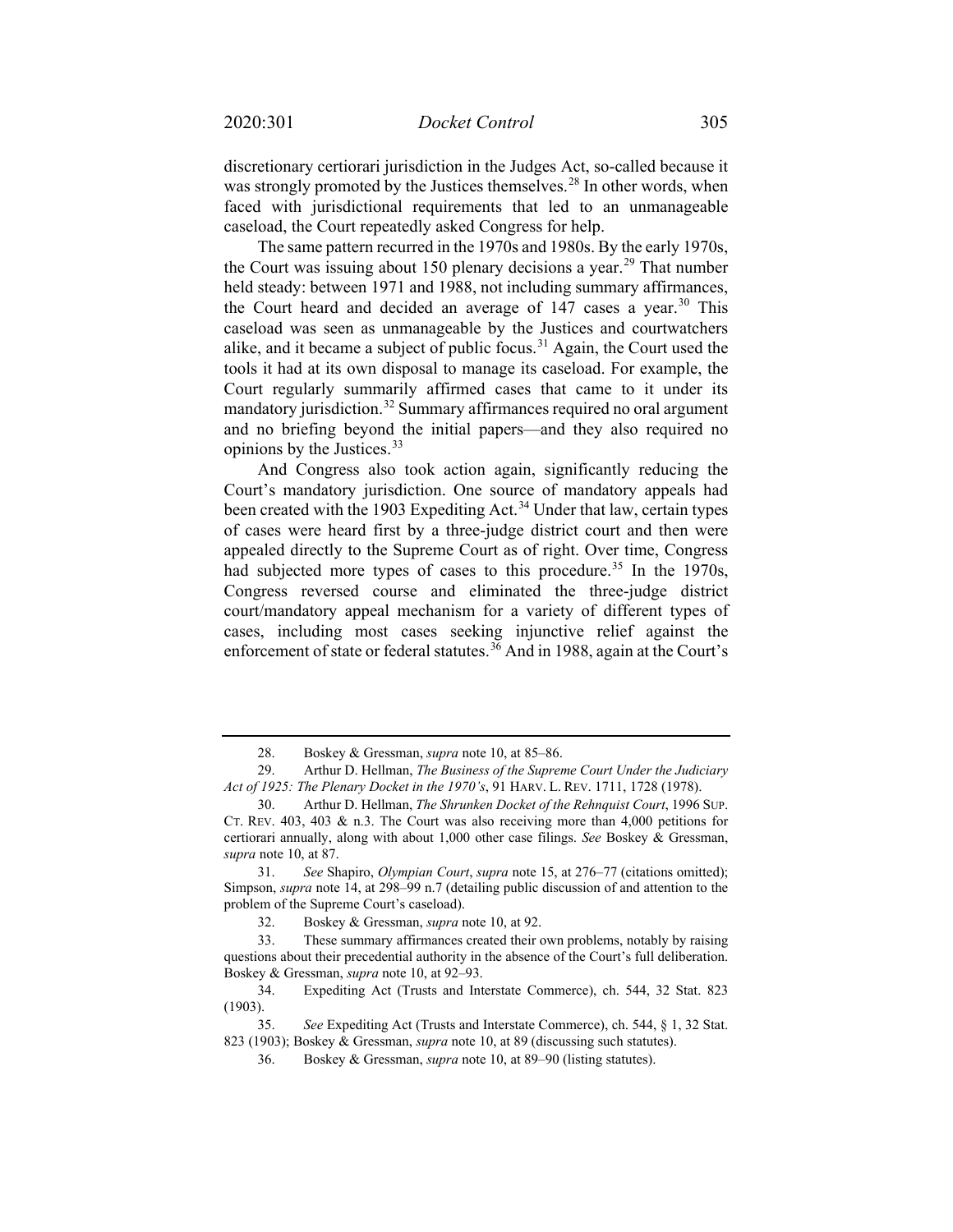urging, Congress eliminated the mechanism for almost (but not quite) all of the remaining cases to which it applied. $37$ 

Today, in contrast to the 1970s and 1980s, caseloads are at a historic low. The Court issued merits opinions in seventy-two argued cases last Term. [38](#page-5-1) Indeed, some complain that the Court today does not decide *enough* cases, and argue that the Justices would write fewer separate opinions and there would be fewer fractured holdings if the Court decided more cases.<sup>[39](#page-5-2)</sup> Coan himself would say that the Court's current caseload is nowhere near capacity, which he estimates at  $150-200$  cases a year.<sup>[40](#page-5-3)</sup>

None of this discussion refutes Coan's argument, but it does complicate it and raise some questions. Are there differences, for example, in the Court's use of the caseload management techniques Coan has identified pre- and post-1988? $41$  Of course, even if such differences do not exist, JCM could still carry explanatory power. If caseload concerns in the past drove doctrine, there could now be principles, precedents, norms, or habits of mind that still influence the Court.<sup>[42](#page-5-5)</sup> Coan also suggests that even in the absence of immediate caseload pressures, the Court could be wary of opening the floodgates.[43](#page-5-6) But the story is complicated by these historically low caseloads.

# II. MANDATORY JURISDICTION AND PARTISAN GERRYMANDERING

This history of congressional attention to the Court's caseload concerns raises a normative point. That is, if the Court has concerns about its caseload, perhaps it should appeal to Congress, instead of manipulating doctrine.<sup>[44](#page-5-7)</sup> But in those few arenas in where Congress has maintained

42. *See* COAN, *supra* not[e 1,](#page-0-5) at 34–35.

<span id="page-5-6"></span><span id="page-5-5"></span>43. *See id.* at 15–16. Coan also notes that he "does not assume that the influence of judicial capacity on Supreme Court decision-making is necessarily conscious." *Id.* at 34.

<span id="page-5-7"></span>44. Neil Siegel made a similar point in his remarks at the symposium. Neil Seigel, Remark at the University of Wisconsin Law Review Symposium: Rationing the

<span id="page-5-0"></span><sup>37.</sup> *Id.* at 91–93 (quoting Justices' letters to Congress in 1982 and 1987); Act of June 27, 1988, Pub. L. No. 100–352, 102 Stat. 662 (1988).

<span id="page-5-1"></span><sup>38.</sup> *Final Stat Pack for October Term 2018*, SCOTUSBLOG (Jun. 28, 2019), https://www.scotusblog.com/wp-content/uploads/2019/07/StatPack\_OT18-7\_30\_19.pdf [https://perma.cc/F63H-VMAM]. This number counts consolidated cases as a single case. *Id.*

<span id="page-5-2"></span><sup>39.</sup> *See, e.g.*, Sanford Levinson, *Assessing the Supreme Court's Caseload: A Question of Law or Politics?*, 119 YALE L. J. ONLINE 99, 101 (2010); Shapiro, *Olympian Court*, *supra* note [15,](#page-2-2) at 294–95 & nn. 92–95.

<sup>40.</sup> COAN, *supra* note [1,](#page-0-5) at 15.

<span id="page-5-4"></span><span id="page-5-3"></span><sup>41.</sup> My unproven hypothesis is that there may be differences, most notably in the increase in what Sunstein calls minimalist judging. *See generally* Cass. R. Sustein, *Beyond Judicial Minimalism*, 43 TULSA L. REV. 825 (2008). Minimalist judging can be costly in terms of capacity because litigants have to keep coming back if there is not clarity about what the law is. *See* David S. Schwartz, *Judicial Capacity, Causation, and History: Next Steps for the Judicial Capacity Model*, 2020 WIS. L. REV. 195.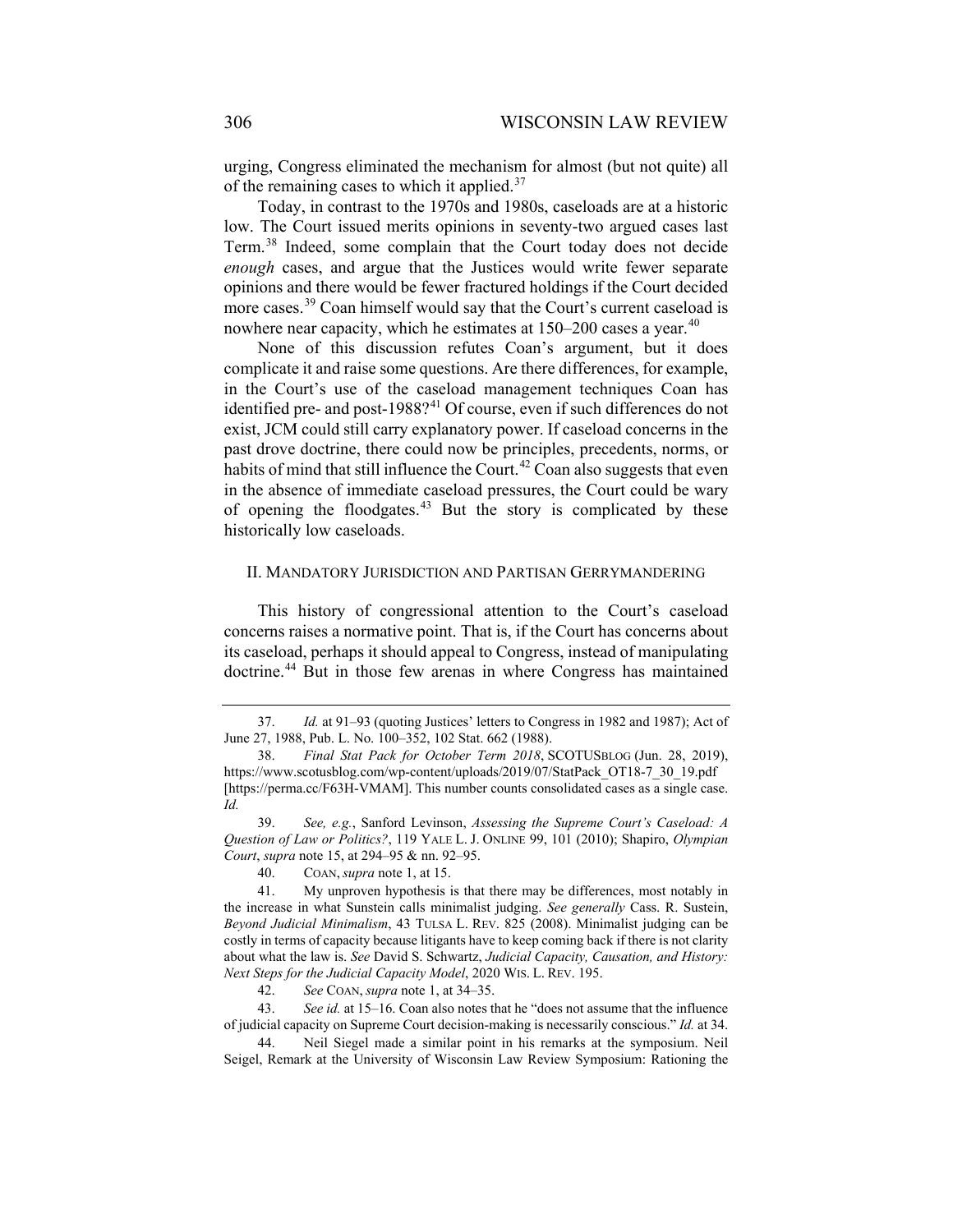mandatory jurisdiction, the Court should respect that legislative choice something it failed to do in *Rucho*.

### *A. Caseload Concerns in the Gerrymandering Cases*

In the recent partisan gerrymandering cases, Justices and advocates explicitly discussed caseload concerns. At oral argument in *Gill v.*  Whitford,<sup>[45](#page-6-0)</sup> the gerrymandering case argued the Term before the Court decided *Rucho*, the Chief Justice expressed his concern about how partisan gerrymandering claims would affect the Court's caseload:

[I]f the claim is allowed to proceed, there will naturally be a lot of these claims raised around the country. Politics is a very important driving force and those claims will be raised. And every one of them will come here for a decision on the merits. These cases are not within our discretionary jurisdiction. They're the mandatory jurisdiction.<sup>[46](#page-6-1)</sup>

The following Term, in *Rucho*, Paul Clement, arguing against justiciability, reiterated and emphasized this concern. "[I]f you get in the business of adjudicating these cases, these cases will come, they will come in large numbers, and they will come on your mandatory appellate jurisdiction."[47](#page-6-2) Justice Gorsuch picked up on this theme when questioning the plaintiffs' lawyer. "[W]e're going to have to, as part of our mandatory jurisdiction, in every single redistricting case, look at the evidence to see why there was a deviation from the norm of proportional representation. That's -- that's -- that's the ask?"<sup>[48](#page-6-3)</sup>

Roberts and Clement also expressly tied these concerns to the Court's judicial independence, more specifically the fear of the Court appearing unduly political. Roberts laid out this concern explicitly in *Gill*:

We will have to decide in every case whether the Democrats win or the Republicans win. So it's going to be a problem here across the board. And if you're the intelligent man on the street and the Court issues a decision, and let's say the Democrats win, and that person will say: Well, why did the Democrats win? . . . It

Constitution: How Judicial Capacity Shapes Supreme Decision-Making (Oct. 24–25, 2019).

<span id="page-6-0"></span><sup>45.</sup> 138 S. Ct. 1916 (2018). The Court did not decide *Gill* on the merits, instead holding that the plaintiffs lacked standing. *Id.* at 1929-33.

<span id="page-6-1"></span><sup>46.</sup> Transcript of Oral Argument at 36–37, *Gill v. Whitford*, 138 S. Ct. 1916 (2017) (No. 16-1161).

<span id="page-6-3"></span><span id="page-6-2"></span><sup>47.</sup> Transcript of Oral Argument at 35, *Rucho v. Common Cause*, 139 S. Ct. 2484 (2019) (No. 18-422).

<sup>48.</sup> *Id.* at 46 (No. 18-422).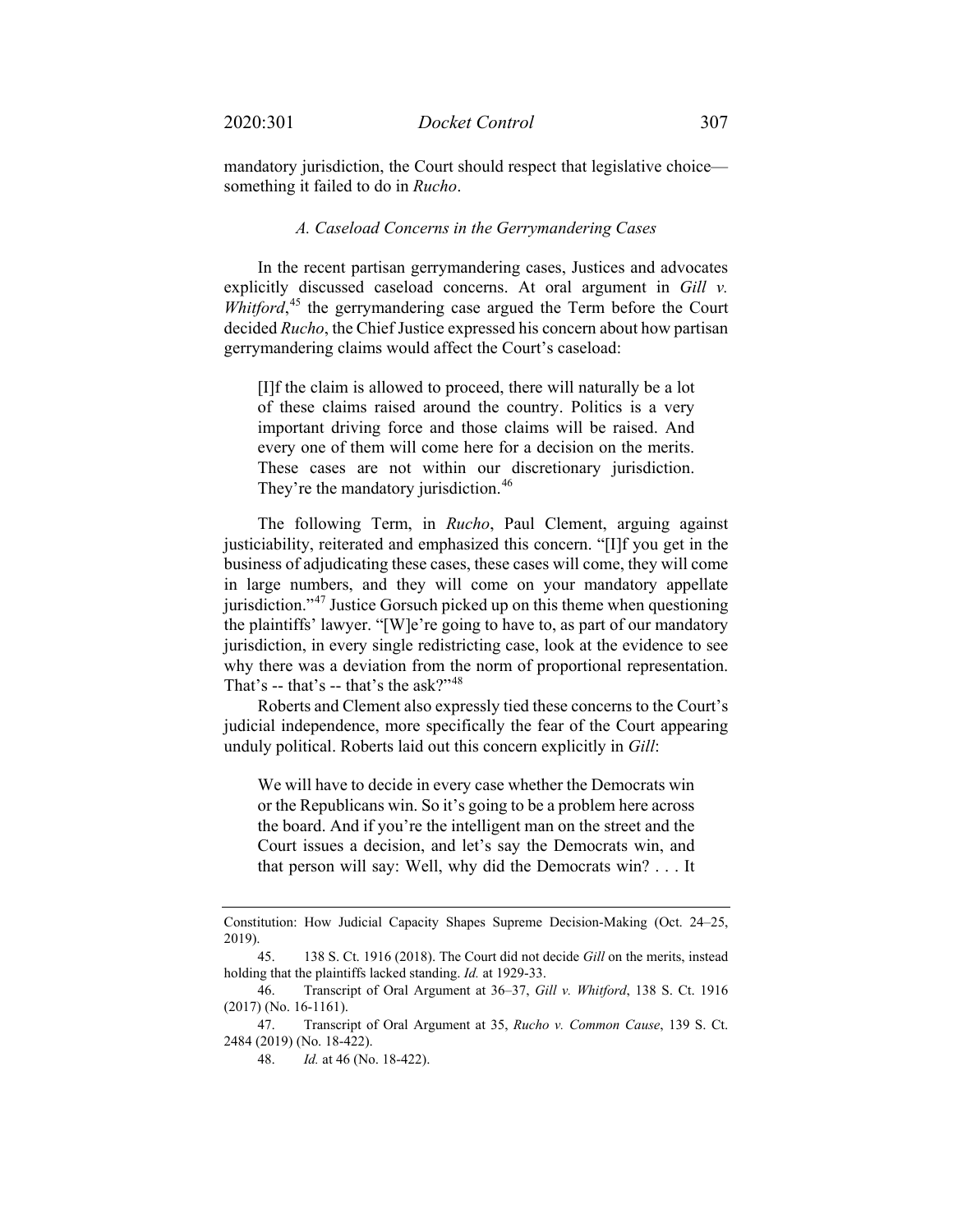must be because the Supreme Court preferred the Democrats over the Republicans. And that's going to come out one case after another as these cases are brought in every state. And that is going to cause very serious harm to the status and integrity of the decisions of this Court in the eyes of the country.<sup>[49](#page-7-0)</sup>

Clement drove the point home in his oral argument in *Rucho*: "And once you get into the political thicket, you will not get out and you will tarnish the image of this Court for the other cases where it needs that reputation for independence so people can understand the fundamental difference between judging and all other politics."<sup>[50](#page-7-1)</sup>

This candor at oral argument did not find its way into the *Rucho* and *Gill* decisions. And with good reason. While the political question doctrine requires an examination of whether the issue has a "judicially manageable standard," that manageability analysis goes to logic, evidence, and predictability, not to caseloads and not to fears of public reaction to hypothetical future decisions.<sup>[51](#page-7-2)</sup>

Nonetheless, the partisan gerrymandering cases fit very neatly within Coan's analysis. They are certainly "high-stakes,"[52](#page-7-3) and given both the existence of mandatory jurisdiction and the cyclical nature of redistricting, they could be seen as "high-volume" at least from the Court's perspective.[53](#page-7-4) In this regard, *Rucho* could be seen as the judicial capacity model taken to an extreme. Rather than articulating legal standards that

<span id="page-7-0"></span><sup>49.</sup> Transcript of Oral Argument at 37–38, *Gill v. Whitford*, 138 S. Ct. 1916 (2017) (No. 16-1161).

<span id="page-7-1"></span><sup>50.</sup> Transcript of Oral Argument at 35, *Rucho v. Common Cause*, 139 S. Ct. 2484 (2019) (No. 18-422). The "political thicket" was how Justice Frankfurter referred to litigation over reapportionment in his 1946 opinion announcing the Court's holding that Guarantee Clause claims are nonjusticiable. *Colegrove v. Green*, 328 U.S. 549, 556 (1946).

<span id="page-7-2"></span><sup>51.</sup> *Rucho*, 139 S. Ct. at 2499 (quoting *Vieth v. Jubelirer*, 541 U.S. 267, 291  $(2004)$ ).

<span id="page-7-3"></span><sup>52.</sup> COAN, *supra* note [1,](#page-0-5) at 23. On the other hand, gerrymandering cases are not clearly as high-stakes as Coan defines it — likely to produce disuniformity or striking down federal laws. *Id.* at 29. Nonetheless, I think it is fair to say that even in the absence of mandatory jurisdiction, the Court would be likely to give plenary review to many, if not most, cases striking down legislative and congressional maps, out of federalism concerns if nothing else. Coan explains that the Court has to manage its caseload like a household manages its budget. *Id.* at 20–23. Thus, although it might be able to decide the gerrymandering cases, it might have to sacrifice its norms in other arenas. *Id.*; *see also id.*  at 29 (explaining that in a high-stakes area of law, "even a decision that invites much less aggregate litigation is going to very quickly produce a significant demand on the Supreme Court"). In fact, partisan gerrymandering cases might be the unusual arena in which the aggregate amount of litigation has a remarkably disproportionate effect on the Supreme Court's own caseload. *See id.* 

<span id="page-7-4"></span><sup>53.</sup> On the other hand, unlike many of the capacity-constrained arenas that Coan discusses, *see, e.g.*, *id.* at 172 (discussing the nondelegation doctrine); *id.* at 188 (discussing equal protection), the potential number of cases has a clear cap.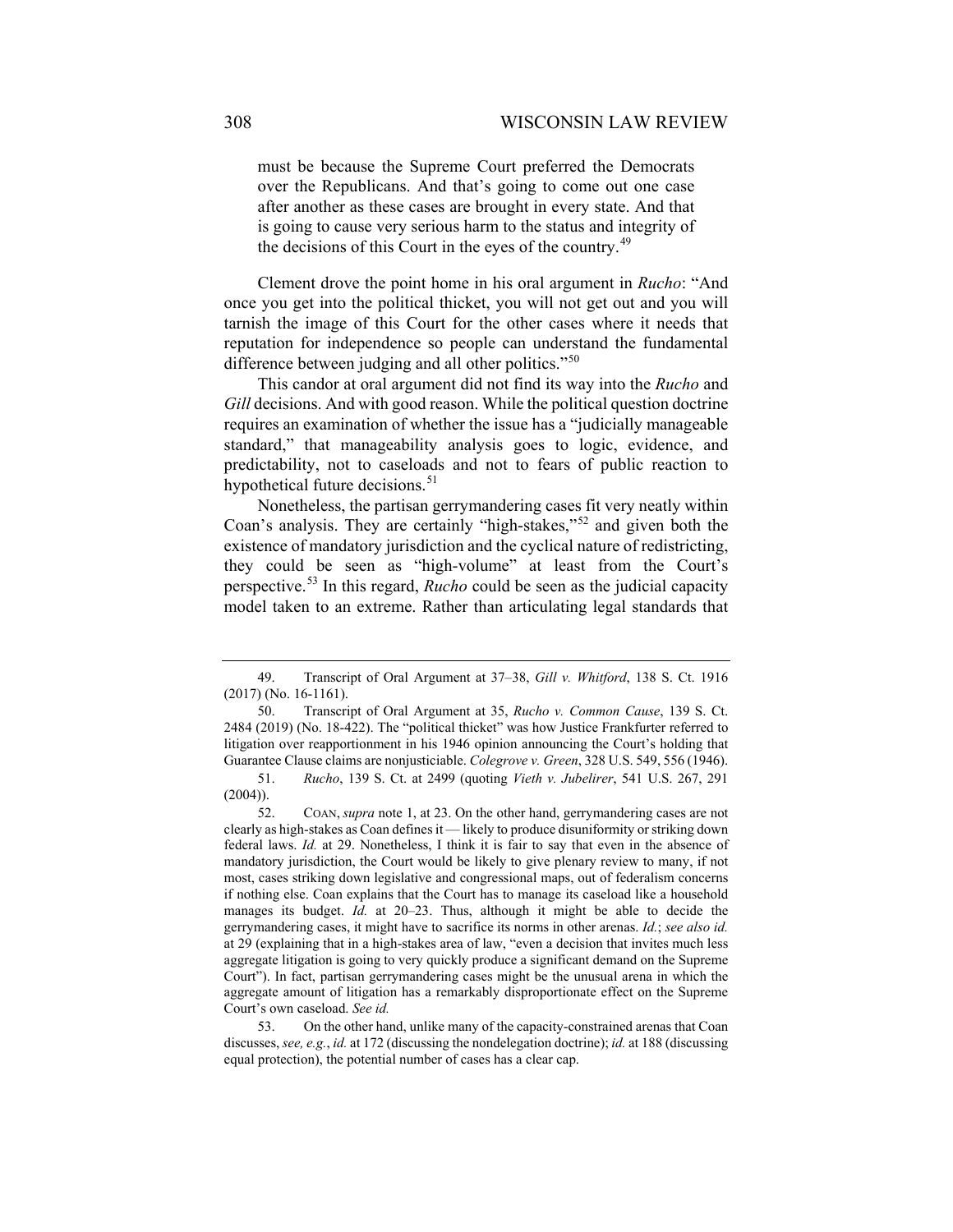reduce or discourage litigation, the Court declared the federal judiciary simply unable to decide these cases.<sup>[54](#page-8-0)</sup>

But if Coan is right that the Court sometimes manipulates doctrine to manage its docket, *Rucho* is a prime example of when doing so is particularly inappropriate. The erasure of the congressional role in both Coan's book and in the Court's partisan gerrymandering decisions masks an important normative critique of the Court's decision in *Rucho*. Not only is it doctrinally incoherent to import mandatory jurisdiction into the political question analysis, but it is exactly backwards. Congress chose to retain the three-judge panel and mandatory appeal procedure for constitutional challenges to congressional and legislative districts, even as it eliminated that mechanism in almost every other context. Examining that history demonstrates just how inappropriate the *Rucho* holding was.

#### *B. Mandatory Jurisdiction to Ensure Constitutional Districting*

<span id="page-8-4"></span>As already explained, the three-judge district court, with direct mandatory appeal to the Supreme Court, was created in its basic form in 1903.[55](#page-8-1) Initially, this mechanism was limited to civil antitrust cases brought by the attorney general.<sup>[56](#page-8-2)</sup> Over time, however, even as Congress cut back on the Court's mandatory jurisdiction over some types of cases, it expanded the use of the three-judge court with direct appeal for others. In 1910, Congress provided that "federal interlocutory injunctions against unconstitutional state statutes" could be issued only by a three-judge district court,<sup>[57](#page-8-3)</sup> and in 1925 and 1948, it extended that mechanism to

<span id="page-8-0"></span><sup>54.</sup> One could imagine, instead, that the Court announced a constitutional standard for evaluating partisan gerrymandering that is relatively deferential to state mapdrawers perhaps by imposing a clear, categorical rule that most redistricting maps could meet. *See id.* at 168–71. Many opponents of partisan gerrymandering might have considered such a standard inadequate. *Cf. id.* at 178. But it might have been significantly preferable to *Rucho*'s outright abdication. In Coan's terms, finding partisan gerrymandering cases nonjusticiable might be, not a "second-best" outcome, but much lower on the list. *Cf. id.* at 168–71. *But see id.* at 187 (suggesting that under some circumstances, "crude categorical rules" are "worse than no judicial review at all").

<span id="page-8-1"></span><sup>55.</sup> Expediting Act (Trusts and Interstate Commerce), ch. 544, § 1, 32 Stat. 823 (1903).

<sup>56.</sup> *Id.*; Boskey & Gressman, *supra* not[e 10,](#page-2-0) at 84.

<span id="page-8-3"></span><span id="page-8-2"></span><sup>57.</sup> David P. Currie, *The Three-Judge District Court in Constitutional Litigation*, 32 U. CHI. L. REV. 1, 7 & n.35 (1964) (citing Act of June 18, 1910, ch. 309, § 17, 36 Stat. 557).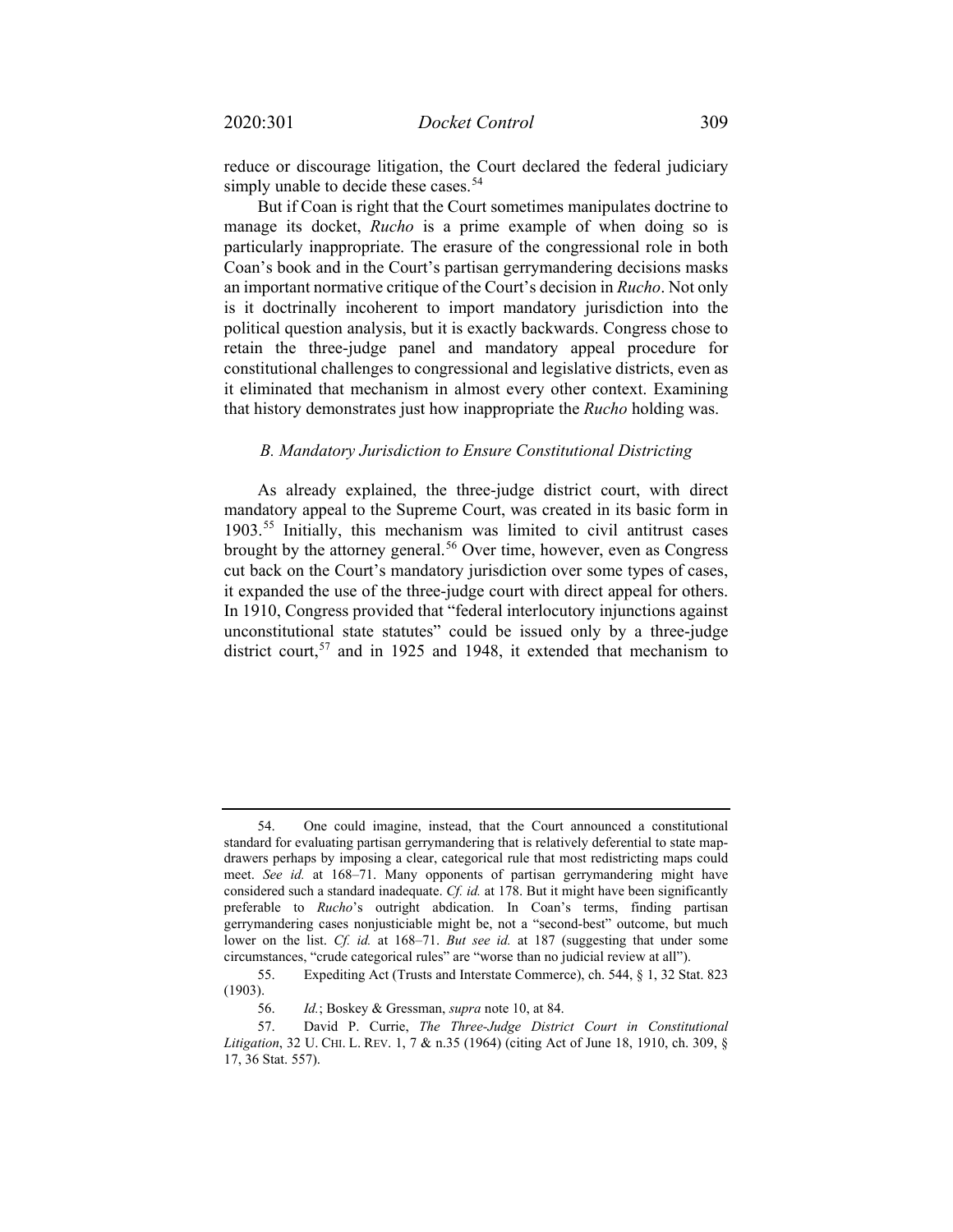permanent injunctions against state statutes.<sup>[58](#page-9-0)</sup> It did the same for cases seeking to enjoin federal statutes in 1937.<sup>[59](#page-9-1)</sup>

<span id="page-9-7"></span>The basic arguments in favor of this mechanism in cases seeking to enjoin statutes were both technical and political. As a technical matter, injunctions of duly enacted laws, whether federal or state, were disruptive, and a direct and mandatory appeal to the Supreme Court would ensure that they were dealt with expeditiously.<sup>[60](#page-9-2)</sup> Dissatisfaction with such injunctions also arose from the political issues of the day, including concerns that federal judges were too eager to interfere with state laws and to stymie the badly-needed New Deal legislation at the federal level.<sup>[61](#page-9-3)</sup> Three judges, it was thought, were more likely to be measured and would provide "more weight and greater deliberation."<sup>[62](#page-9-4)</sup>

Although some members of the Court found the mechanism burdensome,<sup>[63](#page-9-5)</sup> as David Currie observed, by the early 1960s, the numbers of such cases were modest:

[O]f an average total of 10,000 cases annually tried in the district courts, a mere 60 are constitutional three-judge cases. And in a recent five-year period during which nearly 2,000 cases were filed in the Supreme Court each year, a total of 31 were direct appeals from constitutional three-judge courts.<sup>[64](#page-9-6)</sup>

As already explained, however, by the 1970s, concern about the Court's caseload led Congress to expand discretionary jurisdiction and eliminate the three-judge district court for many, but not all cases.

Even as it cut back on the use of three-judge courts, Congress, deliberately and repeatedly preserved the mechanism for constitutional

59. Act of August 24, 1937, ch. 754, § 3, 50 Stat. 751, 752.

<span id="page-9-2"></span><span id="page-9-1"></span>60. Michael E. Solimine, *Congress, the Solicitor General, and the Path of Reapportionment Litigation*, 62 CASE W. RES. L. REV. 1109, 1137 (2012) [hereinafter Solmine, *Reapportionment*].

61. Currie, *supra* note [57,](#page-8-4) at 8, 10-11, 75.

<span id="page-9-4"></span><span id="page-9-3"></span>62. *Phillips v. United States*, 312 U.S. 246, 250 (1941). *See also Ex parte Collins*, 277 U.S. 565, 567–69 (1928) (concluding that ordinances are not statutes requiring a three-judge district court when challenged); Currie, *supra* note [57,](#page-8-4) at 31–34 (detailing how the Court allowed single judges to hear cases involving statutes that were not of statewide significance).

63. Currie, *supra* note [57,](#page-8-4) at 11 (citing *Phillips*, 312 U.S. at 250).

<span id="page-9-6"></span><span id="page-9-5"></span>64. *Id.* at 11–12 (footnotes omitted). Nonetheless, Currie argued in favor of eliminating the Supreme Court's mandatory jurisdiction over appeals in these cases. *Id.* at 74–76.

<span id="page-9-0"></span><sup>58.</sup> Act of Feb. 13, 1925, ch. 229, § 238, 43 Stat. 936, 938; Act of June 25, 1948, ch. 155, §§ 2281–84, 62 Stat. 869, 969–69. The 1925 amendment was understood to apply only in cases where a preliminary injunction was sought first. Currie, *supra* note [57,](#page-8-4) at 8 & n.47 (citing *Smith v. Wilson*, 273 U.S. 388 (1927)). In 1948, Congress extended the mechanism to all cases seeking permanent injunctions of state statutes as unconstitutional. *Id.* at 8–9.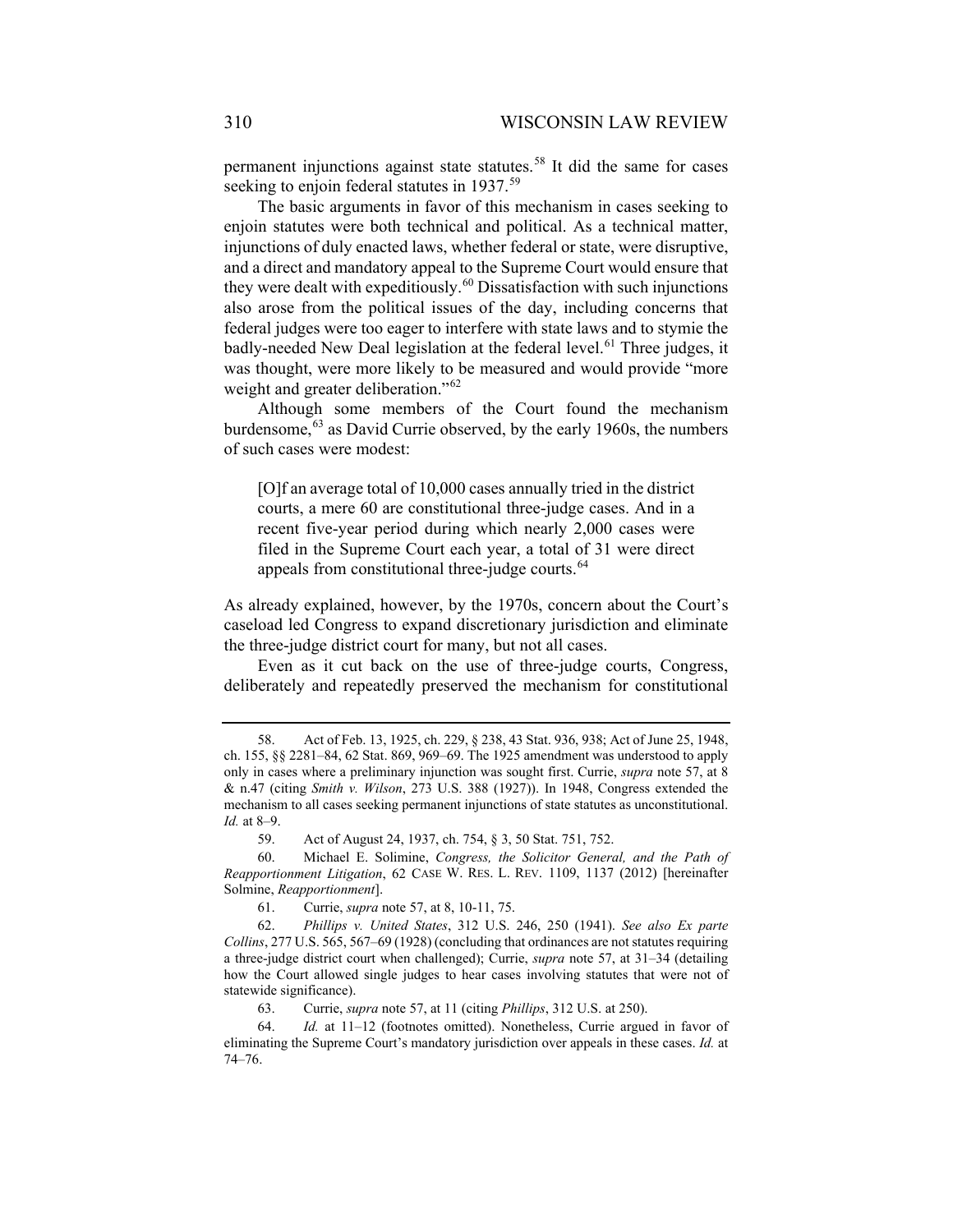<span id="page-10-0"></span>challenges to redistricting. Such challenges had only recently become legally cognizable. In 1962, the Supreme Court entered the "political thicket" and provided a judicial remedy for the severe malapportionment that tended to keep state legislatures disproportionately rural and white.<sup>[65](#page-10-1)</sup> It first decided *Baker v. Carr*, [66](#page-10-2) followed two years later by *Reynolds v. Sims*. [67](#page-10-3) With these cases, the Court reversed its earlier conclusion in Colegrove v. Green<sup>[68](#page-10-4)</sup> that such questions were nonjusticiable,<sup>[69](#page-10-5)</sup> albeit by relying on a different clause of the Constitution than *Colegrove* had considered.[70](#page-10-6) *Baker* and *Reynolds* were deeply controversial, at least initially, and even led some to propose stripping the federal courts of jurisdiction in such cases altogether.<sup>[71](#page-10-7)</sup> But the opinions quickly gained widespread popular support, and within a remarkably short period of time, legislative and congressional districts around the country were redrawn.<sup>[72](#page-10-8)</sup>

At first, *Baker*, *Reynolds*, and their progeny were brought in threejudge district courts because those courts were used for all cases seeking injunctive relief against state laws.<sup>[73](#page-10-9)</sup> By the time Congress began paring back the types of cases heard by three-judge district courts, however, reapportionment cases were understood to have a special status. In fact, Congress went out of its way to protect these cases. In 1976, when it eliminated the three-judge district court/mandatory jurisdiction procedure for cases seeking to enjoin state laws, Congress retained the procedure for redistricting cases, adding specific language to the statute.<sup>[74](#page-10-10)</sup> The relevant section reads: "A district court of three judges shall be convened when . . . an action is filed challenging the constitutionality of the apportionment of congressional districts or the apportionment of any statewide legislative body."[75](#page-10-11) And this provision has not been amended or repealed since it was added in 1976.

<span id="page-10-7"></span>71. Currie, *supra* note [57,](#page-8-4) at 5 & n.27; Solimine, *Reapportionment, supra* note [60,](#page-9-7) at 1110 & n.5.

72. FRIEDMAN, *supra* not[e 65,](#page-10-0) at 269–70.

<span id="page-10-9"></span><span id="page-10-8"></span>73. Currie, *supra* note [57,](#page-8-4) at 12 (quoting 28 U.S.C. § 2281 (1964)); Solimine, *Reapportionment*, *supra* not[e 60,](#page-9-7) at 1137–38.

<span id="page-10-11"></span><span id="page-10-10"></span>74. Act of Aug. 12, 1976, Pub. L. No. 94-381, 90 Stat. 1119 (codified in part as 28 U.S.C. § 2284(a)).

75. 28 U.S.C. § 2284(a) (2012).

<span id="page-10-2"></span><span id="page-10-1"></span><sup>65.</sup> BARRY FRIEDMAN, THE WILL OF THE PEOPLE: HOW PUBLIC OPINION HAS INFLUENCED THE SUPREME COURT AND SHAPED THE MEANING OF THE CONSTITUTION 267 (2009).

<sup>66.</sup> 369 U.S. 186 (1962).

<sup>67.</sup> 377 U.S. 533 (1964).

<sup>68.</sup> 328 U.S. 549 (1956).

<sup>69.</sup> *See Baker*, 369 U.S. at 208–09.

<span id="page-10-6"></span><span id="page-10-5"></span><span id="page-10-4"></span><span id="page-10-3"></span><sup>70.</sup> *Colegrove* held that Guarantee Clause challenges to redistricting were nonjusticiable. *See Colgrove*, 328 U.S. at 552. *Baker* and *Reynolds* allowed such challenges to proceed under the Equal Protection Clause. *See Baker*, 369 U.S. at 188; *Reynolds*, 377 U.S. at 568.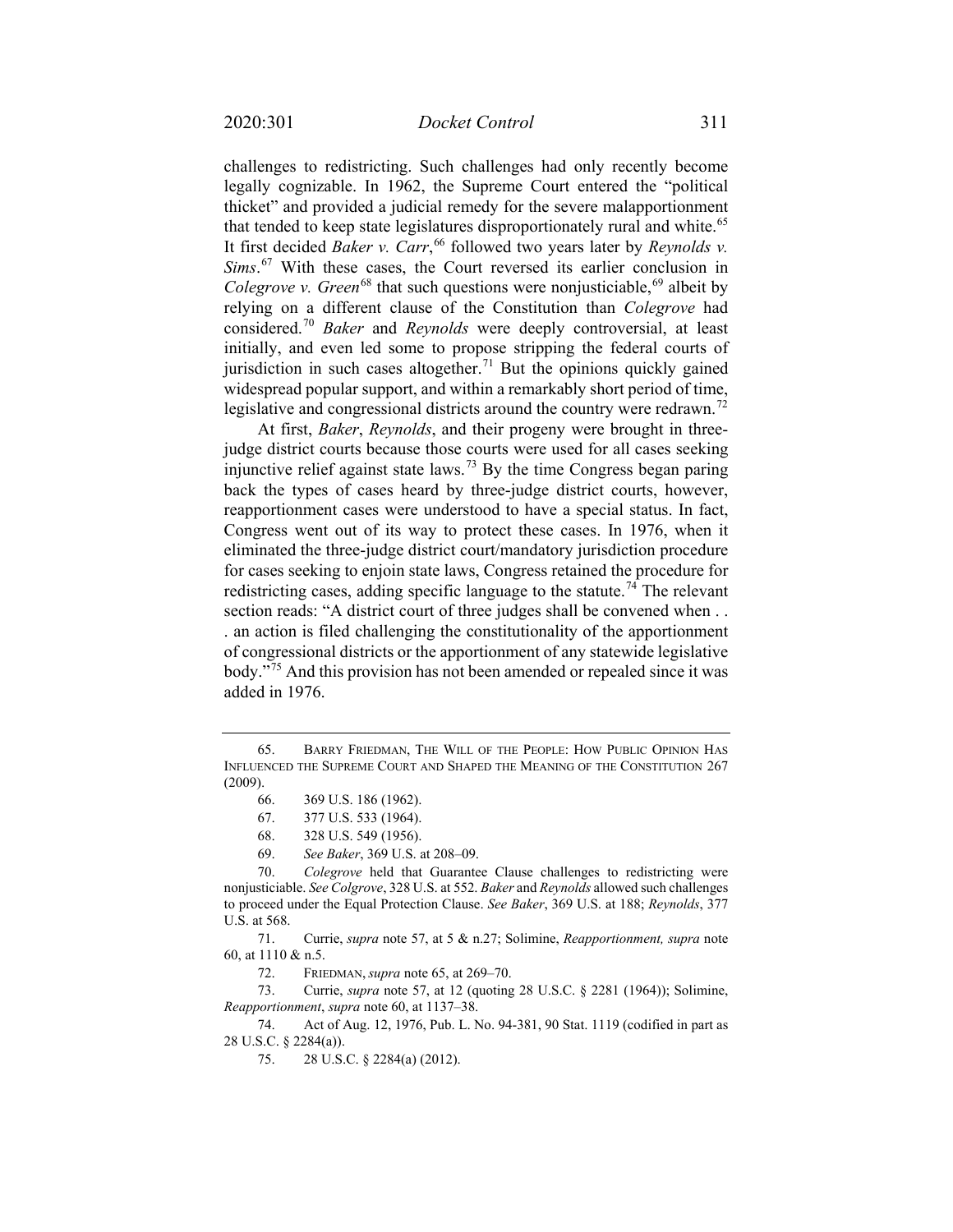<span id="page-11-0"></span>Congress's decision to retain the three-judge district court for reapportionment cases was based on several years of consideration. As early as 1971, as Congress began considering cutting back on such courts, Senator Quentin Burdick proposed an amendment retaining them for redistricting challenges.<sup>[76](#page-11-1)</sup> A 1973 Senate Judiciary Committee report on "Revision of the Jurisdiction of Three-Judge Courts" explained that such reapportionment cases "are of such importance that they ought to be heard by a three-judge court,"<sup>[77](#page-11-2)</sup> a position echoed in a 1975 Senate report.<sup>[78](#page-11-3)</sup> Judicial luminaries, such as Judges Skelly Wright and Henry Friendly, strongly supported retaining the three-judge district court for such cases.<sup>7</sup> Ultimately, Congress enacted the entirely new statutory language quoted above to maintain three-judge courts for reapportionment challenges.  $80$ 

This decision was not only deliberate; it was also controversial. Some commentators and members of Congress expressly opposed keeping threejudge courts for redistricting cases. $81$  And on the other side, the NAACP opposed eliminating such courts at all with respect to challenges to state laws, arguing that hostility to civil rights "tested the fortitude of a single district judge from that community, and that the broader perspective of three judges was necessary to give civil rights plaintiffs a fair hearing."<sup>[82](#page-11-7)</sup> Leaving the procedure in place for reapportionment thus may have been a compromise. And some members of Congress may not only have considered reapportionment cases particularly important but also believed that a three-judge court would be seen as less partisan.<sup>[83](#page-11-8)</sup> Congress again retained three-judge district courts for redistricting cases in the 1980s, when it eliminated them in almost every other remaining context, [84](#page-11-9) although by then partisan gerrymandering cases were beginning to be

<span id="page-11-6"></span><span id="page-11-5"></span><span id="page-11-4"></span>81. *See Three-Judge Court and Six-Person Jury: Hearing on S. 271 and H.R. 8285 Before the Subcomm. On Courts, Civil Liberties, and the Admin. of Justice of the H. Comm. on the Judiciary*, 93d Cong. 148–49 (1975) (statement of Clarence Mitchell, Director, Washington Bureau, National Association for the Advancement of Colored People) [hereinafter Testimony of Clarence Mitchell] (referencing also comments from Rep. Drinian); *Improvement of Judicial Machinery: Hearings on H.R. 6159 Before the Subcomm. on Courts, Civil Liberties, and the Admin. of Justice of the H. Comm. on the Judiciary*, 94th Cong. 175–77 (1975) (Letter from Charles Alan Wright, McCormick Professor of Law, to Rev. Robert F. Drinian, House of Representatives (Oct. 9, 1974)).

<span id="page-11-9"></span><span id="page-11-8"></span><span id="page-11-7"></span>82. Michael E. Solimine, *Congress,* Ex Parte Young*, and the Fate of the Three-Judge District Court*, 70 U. PITT. L. REV. 101, 143 (2008) [hereinafter Solimine*,* Ex Parte Young]. *See also* Testimony of Clarence Mitchell, *supra* note 81.

83. *Id.* at 143–45 & nn. 212–29 (discussing legislative history).

<span id="page-11-3"></span><span id="page-11-2"></span><span id="page-11-1"></span><sup>76.</sup> Sidney B. Jacoby, *Recent Proposals and Legislative Efforts to Limit Three-Judge Court Jurisdiction*, 26 CASE W. RES. L. REV. 277, 284 (1976).

<sup>77.</sup> S. REP. NO. 93-206, at 9 (1973).

<sup>78.</sup> S. REP. NO. 94-204, at 9 (1975).

<sup>79.</sup> Jacoby, *supra* note [76,](#page-11-0) at 284.

<sup>80.</sup> *Id.*

<sup>84.</sup> *See* Act of June 27, 1988, Pub. L. No. 100–352, 102 Stat. 662.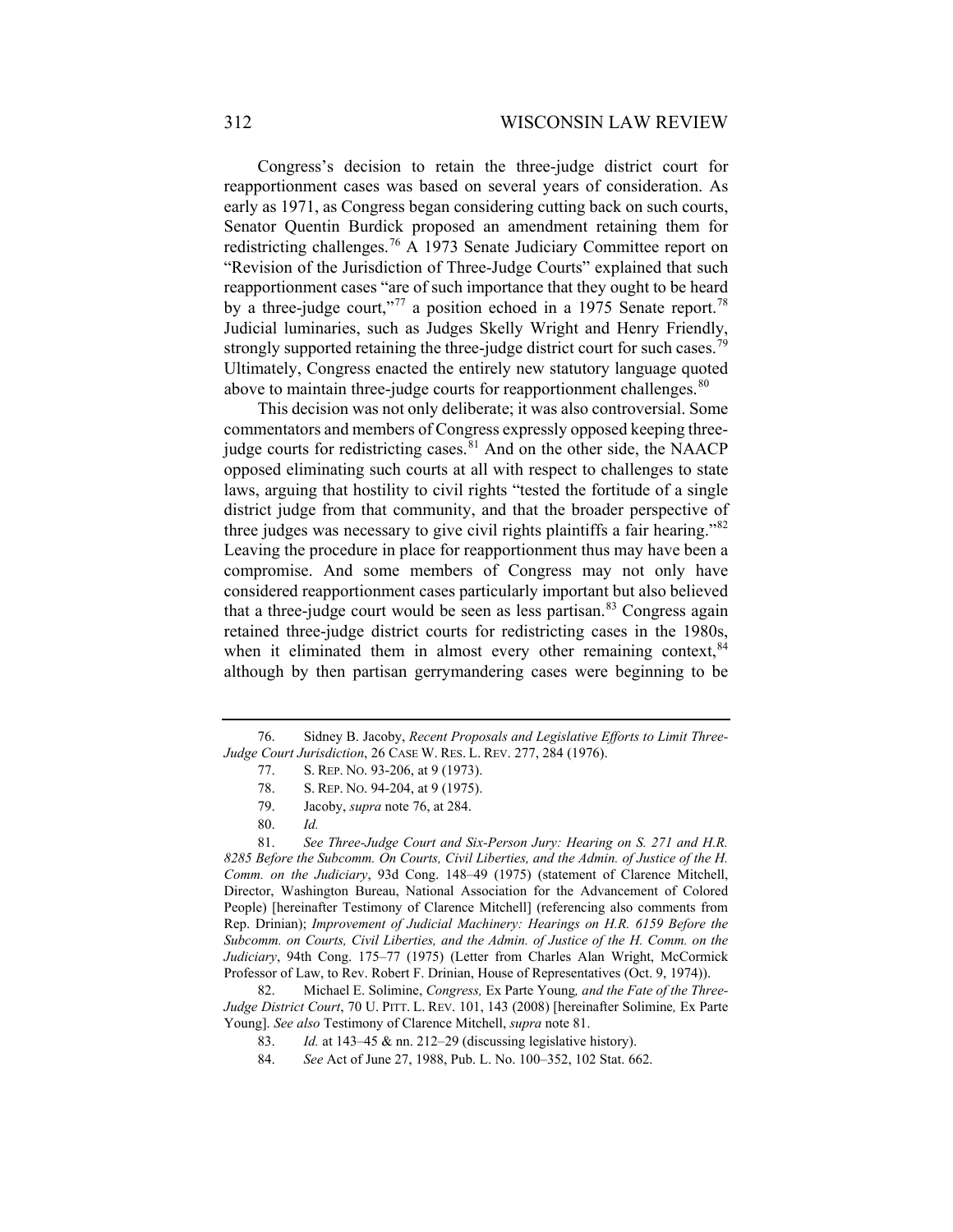litigated.<sup>[85](#page-12-0)</sup> Constitutional challenges to reapportionment thus have a unique and congressionally recognized entitlement to special judicial consideration.

This history is one of a number of reasons the Supreme Court was wrong in *Rucho*, an opinion that has been justly and widely criticized.<sup>[86](#page-12-1)</sup> But it is a reason that has not been well recognized. The history demonstrates, however, that to the extent that some Justices believed that the Court's mandatory jurisdiction was a reason not to find partisan gerrymandering claims justiciable, they had it exactly backwards. The mandatory jurisdiction is both a sign of the significance that Congress has placed on reapportionment litigation and a reminder that the Court does not alone control its jurisdiction.<sup>[87](#page-12-2)</sup>

# III. PROTECTING JUDICIAL INDEPENDENCE OR MASKING POLITICIZATION?

The concerns expressed during oral argument in *Rucho* and *Gill* were not limited to caseload size. As noted above, in *Gill*, Chief Justice Roberts raised concerns about how political the Court would appear, and Paul Clement echoed them during the *Rucho* argument.<sup>[88](#page-12-3)</sup> This concern about politicization is akin to, but distinct from, Coan's discussions of judicial independence, which he links to JCM.

Coan's definition of judicial independence is "the capacity – or inclination – of the judiciary to produce social change against the tide of dominant political forces."<sup>[89](#page-12-4)</sup> He explains that this independence is limited by judicial capacity because "[a]ny decision that constrains governmental power increases the expected benefit of constitutional litigation. And any decision that does so in the teeth of strongly held majority views is quite likely to involve a high-stakes, if not a high-volume, domain in which the Court feels compelled to grant review in a large fraction of cases."<sup>[90](#page-12-5)</sup> Here, Coan offers JCM as reassurance, albeit not a panacea, to those concerned about the countermajoritarian difficulty. At least in high-stakes/highvolume domains, he argues, the Court's ability to thwart the will of the majority is limited simply because it cannot handle the litigation that

<sup>85.</sup> *See, e.g.*, *Davis v. Bandemer*, 478 U.S. 109 (1986).

<span id="page-12-1"></span><span id="page-12-0"></span><sup>86.</sup> *See, e.g.*, *Article III – Justiciability – Political Question Doctrine –* Rucho v. Common Cause, 133 HARV. L. REV. 252 (2019).

<span id="page-12-2"></span><sup>87.</sup> One need not embrace the three-judge district court/mandatory jurisdiction procedure as a normative matter to believe that mandatory jurisdiction undermines the Court's holding in *Rucho.* 

<span id="page-12-5"></span><span id="page-12-4"></span><span id="page-12-3"></span><sup>88.</sup> *See* Transcript of Oral Argument at 3–4, 35–36, *Rucho v. Common Cause*, 139 S. Ct. 2484 (2019) (No. 18-422)

<sup>89.</sup> COAN, *supra* note [1,](#page-0-5) at 190.

<sup>90.</sup> *Id.* at 192.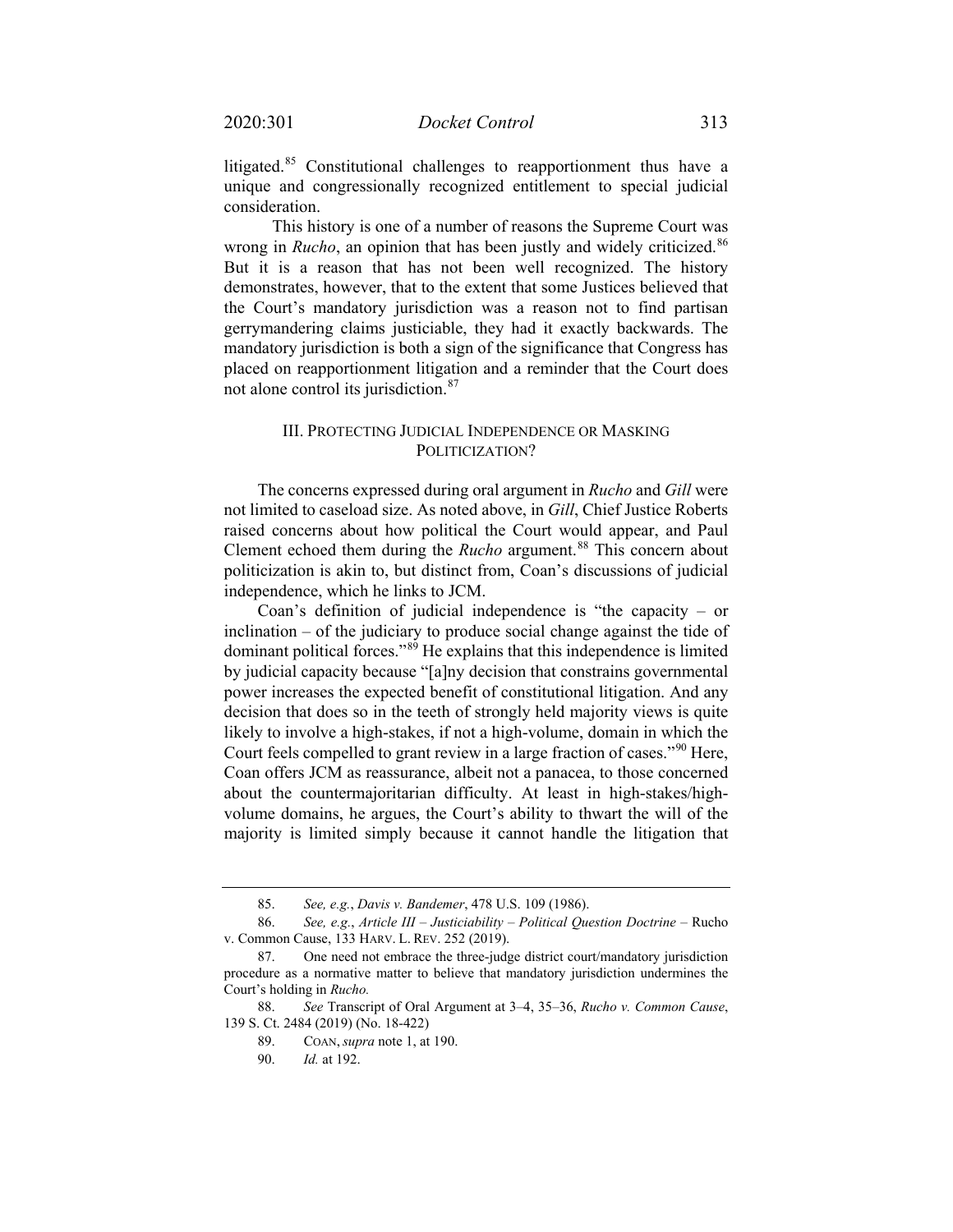would ensue if it were more aggressive.<sup>[91](#page-13-0)</sup> Coan thus seems to hint at a normative view of JCM as helping to protect majoritarian government.

Put another way, Coan's model describes one mechanism by which the Court and the people interact. Where most of the population maintains a position at odds with the Court for any length of time, Coan suggests, the Court will not be easily able to impose its views.<sup>[92](#page-13-1)</sup> But the majority in *Rucho* appeared afraid of public responses to hypothetical future rulings not because those decisions would necessarily be countermajoritarian but out of a desire to protect its claimed role as a neutral, non-political actor.

This desire was misplaced for numerous reasons, including that the *Rucho* decision itself undermined democratic processes much more than it protected them.<sup>[93](#page-13-2)</sup> But Coan's model offers one more. The techniques of JCM demonstrate that the Court is not helpless in the face of political and social pressures that manifest in litigation. It can calibrate. The all-ornothing political question ruling of *Rucho* simply ignored that reality and cut off the possibility of dialogue between the Court and the public.

Moreover, the Court's willingness to limit or preclude litigation in some of the most fraught areas of constitutional law itself may be politicized. It does not look like coincidence that the 5-4 *Rucho* decision split on party lines; partisan gerrymandering has, of late, strongly favored the Republican party. Partisan gerrymandering is also quite unpopular with the American people,  $94$  but it can entrench dominant political forces in power even if they do not command majority support.<sup>[95](#page-13-4)</sup> And while blocking constitutional challenges to partisan gerrymandering is itself countermajoritarian, it shuts down any judicial dialogue with the people.

<sup>91.</sup> *Id.* at 202–03.

<span id="page-13-1"></span><span id="page-13-0"></span><sup>92.</sup> *Cf.* Carolyn Shapiro, *Change Is the Only Constant: Unwritten Amendments and the Courts* (forthcoming 2020) (manuscript at 3) (on file with author) (discussing the "role of courts in developing and changing constitutional equilibria, as well as . . . evaluating the merits of the equilibria")

<span id="page-13-2"></span><sup>93.</sup> *See* Guy-Uriel E. Charles & Luis Fuentes-Rohwer, *SCOTUS's Ruling on Gerrymandering Endangers U.S. Democracy Time*, TIME (July 11, 2019), https://time.com/5623638/scotuss-ruling-on-gerrymandering-endangers-us-democracy/ [https://perma.cc/6GJ4-GB2V].

<span id="page-13-3"></span><sup>94.</sup> *Americans Are United Against Partisan Gerrymandering*, BRENNAN CTR. FOR JUST. (Mar. 15, 2019), [https://www.brennancenter.org/our-work/research](https://www.brennancenter.org/our-work/research-reports/americans-are-united-against-partisan-gerrymandering)[reports/americans-are-united-against-partisan-gerrymandering](https://www.brennancenter.org/our-work/research-reports/americans-are-united-against-partisan-gerrymandering) [https://perma.cc/8CGX-AE5S] (reporting on polls showing that a majority of Americans oppose partisan gerrymandering); Elaine S. Povich, *Gerrymandering Opponents Win Key Victories,* PEW STATELINE UPDATES (Nov. 7, 2018), [https://www.pewtrusts.org/en/research-and](https://www.pewtrusts.org/en/research-and-analysis/blogs/stateline/2018/11/07/gerrymandering-opponents-win-key-victories)[analysis/blogs/stateline/2018/11/07/gerrymandering-opponents-win-key-victories](https://www.pewtrusts.org/en/research-and-analysis/blogs/stateline/2018/11/07/gerrymandering-opponents-win-key-victories) [https://perma.cc/368K-62CG] (reporting on recent popular initiatives to end partisan gerrymandering in three states).

<span id="page-13-4"></span><sup>95.</sup> Trip Gabriel, *Voting Issues and Gerrymandering Are Now Key Political Battlegrounds*, N.Y. TIMES (Jan. 2, 2019), https://www.nytimes.com/2019/01/02/us/politics/voting-gerrymander-elections.html [https://perma.cc/9NN5-TH5U].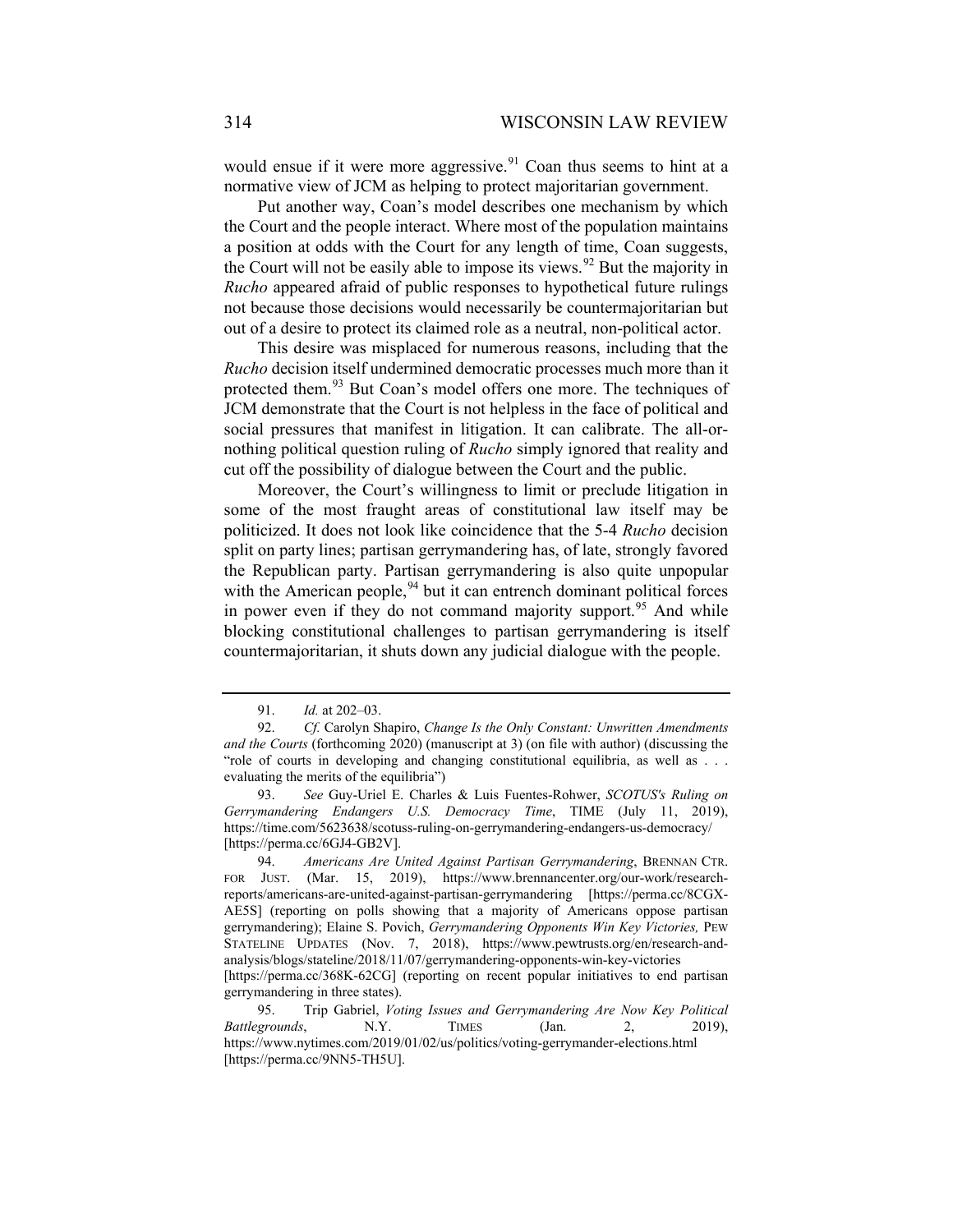Contrast *Rucho* with two cases in the current Supreme Court Term. In *New York State Rifle & Pistol Ass'n v. City of New York*,<sup>[96](#page-14-0)</sup> the Court appeared poised to re-enter the pitched battles over gun regulation for the first time since *Heller*<sup>[97](#page-14-1)</sup> and *McDonald*.<sup>[98](#page-14-2)</sup> Consistent with JCM, the Court ultimately held,  $6-3$ , that the issue before it was moot.<sup>[99](#page-14-3)</sup>

The second case involves abortion, and as of this writing, it is still pending. The Court granted plenary review in *June Medical Services, LLC v. Gee*<sup>[100](#page-14-4)</sup> despite the fact that the Fifth Circuit's decision upholding severe restrictions on abortion was so inconsistent with *Hellerstedt v. Whole Women's Health*<sup>[101](#page-14-5)</sup> that summary reversal—which JCM would predict would have been appropriate. Yet the Court granted certiorari on the substantive question about abortion restrictions. At the same time, however, it agreed to decide whether to dramatically limit, or even eliminate, abortion providers' long-recognized standing to vindicate the rights of their patients, making many, if not all, challenges to abortion restrictions impossible to litigate.

Closing the courthouse door to hotly contested constitutional questions may be consistent with JCM, but the tools of JCM can themselves be manipulated for political or ideological reasons, as these cases demonstrate. Overruling well-established third-party standing principles to close the courthouse door to most challenges to abortion restrictions only one Term after finding partisan gerrymandering entirely nonjusticiable by a 5-4 ideologically split vote would be seen as such manipulation by many. Similarly, Justice Alito dissented in *New York State Rifle*, hinting that the Court was manipulating mootness doctrine to avoid deciding a controversial issue that he believes is long overdue for the Court's attention.<sup>[102](#page-14-6)</sup> In other words, JCM can undermine the very independence, or appearance thereof, that the Court is trying to maintain. A purely descriptive account of JCM fails to capture this complexity.

#### **CONCLUSION**

In *Rationing the Constitution*, Coan avoids normative judgments, and he describes a phenomenon that may be, at least in part, inevitable. But his

<span id="page-14-2"></span><span id="page-14-1"></span><span id="page-14-0"></span><sup>96.</sup> *New York State Rifle & Pistol Association Inc. v. City of New York*, 140 S. Ct. 1525 (2020) (per curiam).

<sup>97.</sup> *District of Columbia v. Heller*, 554 U.S. 570 (2008).

<sup>98.</sup> *McDonald v. City of Chicago*, 561 U.S. 742 (2010).

<sup>99.</sup> *New York State Rifle*, 140 S. Ct. at 1526-27.

<sup>100.</sup> 905 F.3d 787 (5th Cir. 2018).

<sup>101.</sup> 136 S. Ct. 2292 (2016).

<span id="page-14-6"></span><span id="page-14-5"></span><span id="page-14-4"></span><span id="page-14-3"></span><sup>102.</sup> 140 S. Ct. at 1527 (Alito, *J.*, dissenting). Unlike the nonjusticiability holding in *Rucho*, however, the mootness holding in *New York State Rifle*, applied only to a single issue, as presented to the Court in the particular case, and does not preclude the future development of Second Amendment law.